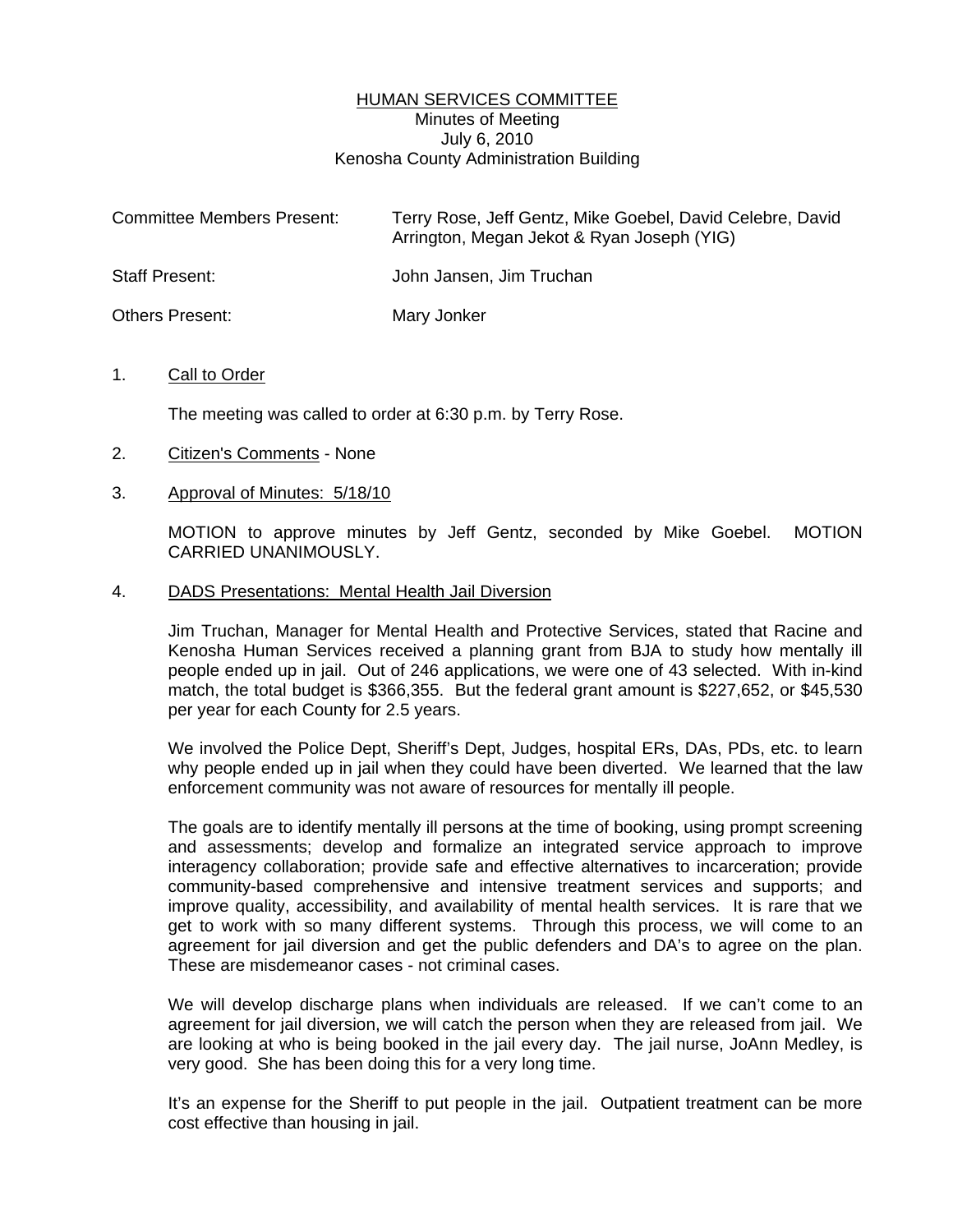We are currently accepting referrals to this program. Terry Rose asked Mr. Truchan to put this on the Kenosha County Bar as an announcement to get this information out to the attorneys. They see many mentally ill people and could possibly refer these people to this program.

 Jeff Gentz said that he would like to know how this impacts Kenosha County financially in the future when grants like this are received and then end. He further expressed concern that we don't have any referrals yet and this started 4/1. Mr. Truchan explained that we have done some training, and this is a difficult process. Our goal is to have 12 people. That is all our budget will support. It just takes a while to get this thing going. Drug Court started 7/1 last year and we have 12 people in that. It took a while, but we are there.

 Mr. Truchan stated that we provide quarterly reports on these programs. Mr. Gentz requested copies of those reports. John Jansen said that we will track the outcomes and report back with the number of persons served for the Jail Diversion and Drug Court programs.

## Mental Health Inpatient Utilization

 Outpatient services come out of the County's budget. Mental Health Institutions cost anywhere from \$650 to \$1,000 a day for inpatient care, so that is a larger cost, which is also passed on the County. We try to get SSI, Medicaid and Medicare (all federal benefits) right away, so that the costs are not ours alone. We also try to put people in the least costly services.

 A grant provided training on Mental Health Crisis Intervention in June to ER personnel, Police clerks and officers, and service agencies. We received \$23,000 a year to train people in the community on how to work with people who are in distress. Skilled people can de-escalate a person instead of sending him/her to an institution. CIT training was held in May for the Police Dept. These are tools to keep people out of more costly inpatient care.

 Inpatient utilization through May looks worse than it is. A deficit of \$200,000 is projected. Winnebago or Mendota inpatient care costs between \$900 and \$1,100 a day. Through May, 1,141 days have been utilized at these two institutions, but we still need to subtract Medicare and Medicaid payments once those are received.

 The procedure currently followed is that the Police Dept. will take a mentally ill person to the ER, and Crisis will be called. Crisis will identify the person as a candidate for the KARE Center (the County, not the Police Dept., makes that decision now). Crisis will determine that the person is mentally ill, what treatment is needed, and if that person is a threat to themselves or others. Does this person need inpatient care or can he/she go to the KARE Center. We are now less reliant on inpatient psychiatric care. \$300 per day is better than \$1,000 per day. We have been taking people from Wheaton Franciscan Hospital and getting them the treatment resources they need. The Police Dept. and Crisis has a very good working relationship. Kenosha County does not pay for the ER bills. That's the patient's responsibility.

 Another concern is that people are leaving nursing homes and being admitted to Winnebago or Mendota. Even though dementia is different than mental illness, they have to leave the nursing home, so they are admitted as inpatient. We will know in August how much of this we will have to pay. This is the most volatile part of the mental health budget.